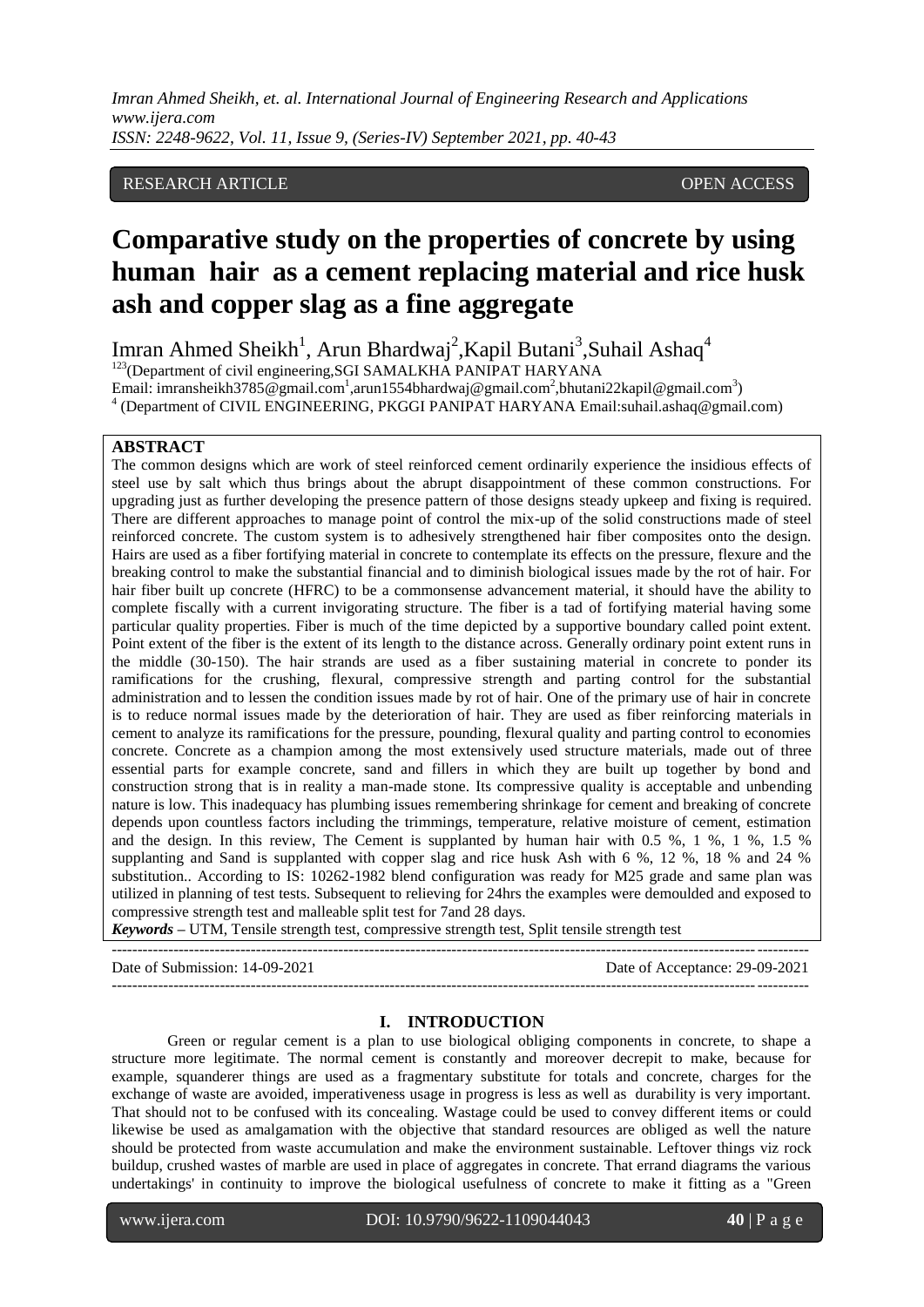Building" stock.

One of the principle improvement of components concrete containing cementitious substances, fine aggregates, coarse total likewise, water. By and by days the expense of these materials are extended thusly, we need to dissect a way to deal with decrease the structure materials cost especially concrete. One of the continuous progress being made is replacement of things used in concreting. The replacement offers cost decline, essentialness assets and dispose off of wastes [1].Using wastes in concrete in place of aggregates have improved many properties in civil engineering. Nevertheless, presently every day in the current circumstance the standard resources are being drained to make the substantial wild. Preceding normal resources are completely depleted, it is more intelligent to pick other elective resources for fastener, fine total and coarse total [4].

On different sides, the use of sand being developed outcomes in over the top sand mining which is shocking. In view of speedy advancement being developed activity, the rivers with available materials like sand, stone etc are losing materials. So if we bring sand, stones from far areas lead to increase in the cost. Using wastes like human hair, rice husk ash etc not only reduces cost and also keeps the environment sustainable.

Most recent outcomes and disposed of assets are these days created by various endeavors. Disposing off or move of such materials in mass makes regular and clinical issues. Thusly, using of waste s is a staggering improvement in strong industry. Concrete organized with such materials showed improvement in usefulness as well as durability stood out from customary concrete and has been used in the advancement of force, manufactured plants and lowered designs [7].

Copper slag is one of the byproducts during the manufacture of copper. In every huge load of copper creation, a tremendous measure of copper slag is delivered. It was determined that about 27.2 million tons of slag are created during formation of copper in the industry. Notwithstanding the way that copper slag is very much used where there is shortage of sand still large amount needs to be dispose off with no further use. So we can use it very effectively to reduce the cost as well as helps in saving the environment from land pollution.

#### **II.SCOPE OF THE STUDY**

As indicated by the openness of apparatuses in the laboratory, the test strategy can be done on chambers as well as on 3D squares by mixing coir fiber, recron fiber and steel slag into the substantial to expand the split tensile strength, flexural strength and compressive strength test.

#### **III.SIGNIFICANCE OF PROPOSE STUDY**

This investigation is critical in light of the fact that India is the greatest customers for substantial creation and this technique will serve to add to diminish the improvement cost. From now on, it settles arising issues of trash expulsion issue including sponsorship to our normal issue that mainly made defilement general prosperity.

| Specification | Mixture            | Split tensile Strength(Kn/m2) |         |
|---------------|--------------------|-------------------------------|---------|
|               |                    | 7 Days                        | 28 Days |
| $M-0$         | Normal             | 0.446                         | 1.561   |
| $M-1$         | 0.5 % HH           | 0.612                         | 1.708   |
| $M-2$         | 1.5 % HH           | 0.669                         | 2.124   |
| $M-3$         | 3 % HH             | 1.887                         | 3.193   |
| $M-4$         | 4.5 % HH           | 1.752                         | 3.134   |
| $M-5$         | 6 % Rice Husk Ash  | 1.464                         | 2.626   |
| $M-6$         | 12 % Rice Husk Ash | 1.509                         | 3.126   |
| $M-7$         | 18 % Rice Husk Ash | 1.651                         | 3.166   |
| $M-8$         | 24 % Rice Husk Ash | 1.752                         | 3.183   |
| $M-9$         | 6 % Copper Slag    | 1.569                         | 2.803   |
| $M-10$        | 12 % Copper Slag   | 1.583                         | 3.018   |

# **IV.RESULTS AND DISCUSSION**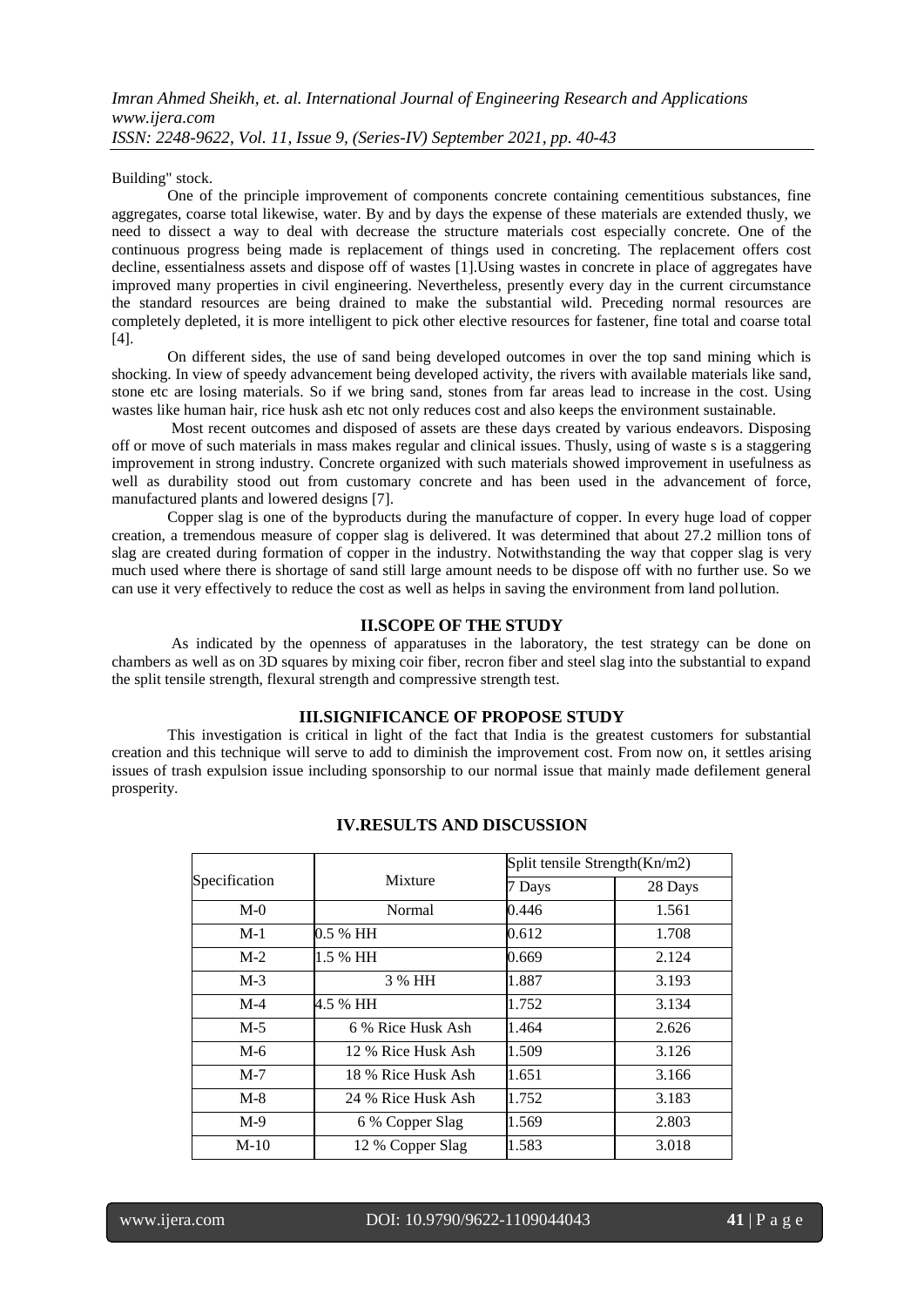*Imran Ahmed Sheikh, et. al. International Journal of Engineering Research and Applications www.ijera.com*

*ISSN: 2248-9622, Vol. 11, Issue 9, (Series-IV) September 2021, pp. 40-43*



Graph of Split tensile strength of Concrete by using Human hair only.



Graph of Split tensile strength of Concrete by using Rice husk Ash only

## **V. CONCLUSION**

- 1. The compressive strength of concrete increases by the increase of coir fibre, Recron fibre and steel slag.
- 2. The optimum percentage of human hair, Rice husk ash and copper slag, is 3 %, 24 % and 18 % used to find Compressive strength of the concrete.
- 3. The maximum Compressive strength test is achieved 33.87 in the mix of 3 % HH+ 18 % RHA +18 % Copper slag
- 4. The split tensile strength of concrete also increases when we add coir fibre, Recron fibre and steel slag.
- 5. The optimum percentage of human hair, Rice husk ash and copper slag, is 3 %, 4.5 % and 24 % in the Split tensile strength of the concrete.
- 6. The maximum Split tensile strength test is achieved 3.568 in the mix of  $3\%$  CF+ 1.5 % RF +18 % Steel Slag.
- 7. The Flexural strength of concrete increases by the addition of human hair, Rice husk ash and copper slag.
- 8. The optimum percentage of human hair, Rice husk ash and copper slag, is 3 %, 18 % and 18 % in the Flexural strength of the concrete.
- 9. The maximum Flexural strength test is achieved 7.25 in the mix of 3 % HH+ 18 % RHA+18 % copper Slag.
- 10. The overall optimum mix of all the test is M-19 having  $3 \%$  HH + 18 % RHA +18 % Copper slag.
- 11. The literature study concludes that the1flexural strength and compressive strength increases1with the coir fibre and Recron fibre in the concrete.
- 12. The cost of forming concrete can be reduced by using human hair, Rice husk ash and copper slag in it.

#### **REFERENCES**

- [1]. G.Sreevan, "Human Hair as Fibre Reinforcement in Concrete", International Journal of Engineering Science and Computing, May 2017, Volume 7 Issue No.5
- [2]. Ajna Manaf, "Human Hair Fibre Reinforced Concrete", International Journal of Engineering Research & Technology (IJERT), Vol. 6 Issue 03, March-2017
- [3]. Ramya.T, "Human Hair Fiber Reinforced Cement Concrete", International journal for research in emerging science and technology, volume-4, issue-11, nov-2017
- [4]. M. Kumanachakravarthi et al, "Human Hair as Fiber Reinforcement in Concrete", ADVANCES in natural and applied sciences.
- [5]. Er. Chinnadurai P et al, "A Study on Mechanical Properties of Concrete using Hair IBRE Reinforced Concrete", International Journal of ChemTech Research, Vol.10 No.8, pp 167-176, 2017.
- [6]. Engr. Fawad Khan, "Mechanical Properties of Human Hair Concrete", International Journal of Advance Engineering and Research Development Volume 5, Issue 03, March - 2018.
- [7]. Mridula Dwivedi, "Study on Concrete Reinforced With Human Hair as Fibre", International Journal of Innovative Research in Science, Engineering and Technology, Vol. 6, Issue 10, October 2017<br>S. Pavankumar. "An
- [8]. S Pavankumar, "An Experimental Investigation on Human Hair Fibre Concrete", International Journal of Innovative Research in Science, Engineering and Technology, Vol. 6, Issue 10, October 2017.
- [9]. Anil Kumar Mehta, "Experimental Investigation on Variation in Compressive Strength & Mechanical Properties of Concrete by Adding Human Hairs and Polypropylene", International Advanced Research Journal in Science, Engineering and Technology Vol. 3, Issue 5, May 2016.